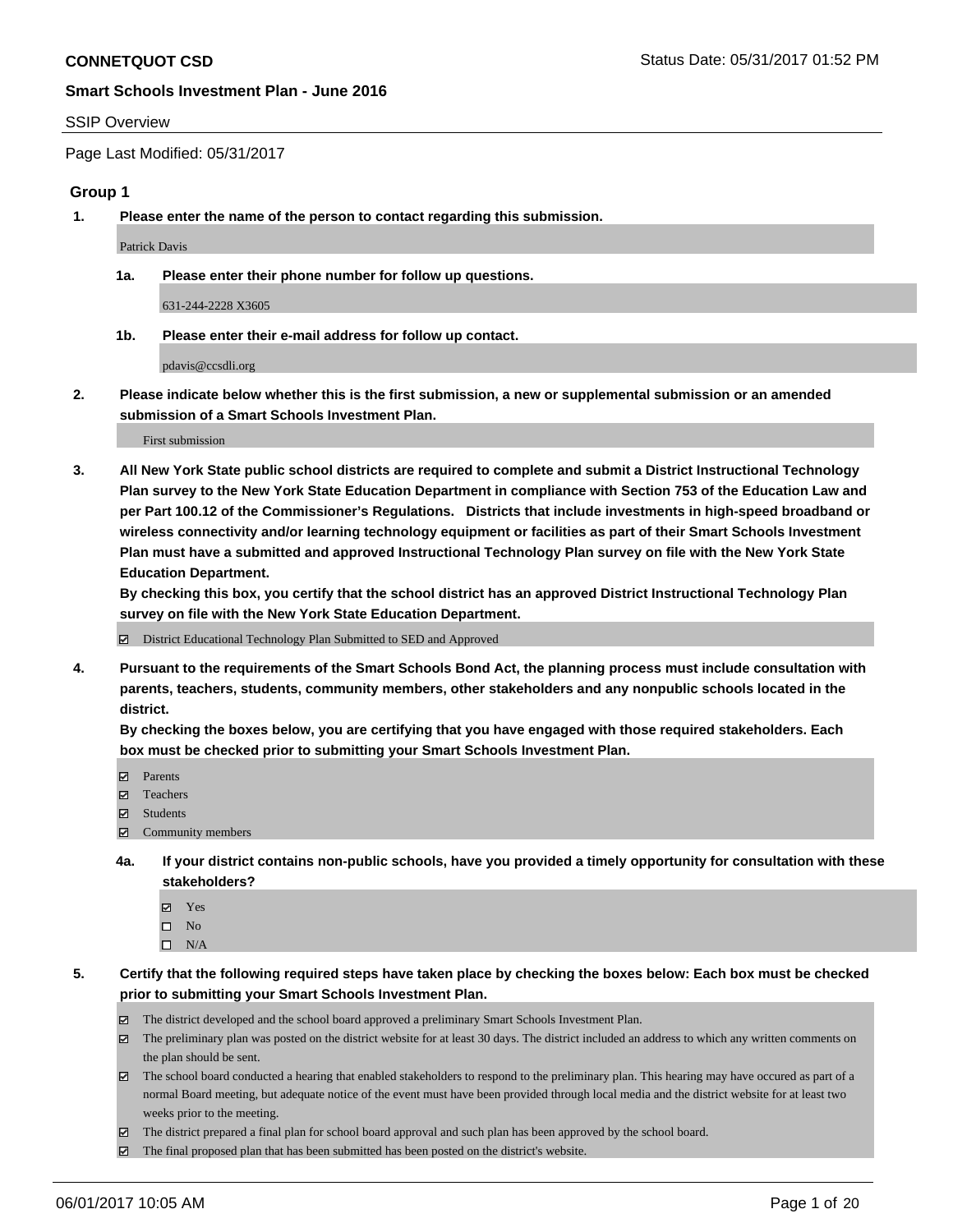#### SSIP Overview

Page Last Modified: 05/31/2017

**5a. Please upload the proposed Smart Schools Investment Plan (SSIP) that was posted on the district's website, along with any supporting materials. Note that this should be different than your recently submitted Educational Technology Survey. The Final SSIP, as approved by the School Board, should also be posted on the website and remain there during the course of the projects contained therein.**

technology\_plan.pdf SSIP plan.pdf connetquot\_tech\_plan2.pdf

**5b. Enter the webpage address where the final Smart Schools Investment Plan is posted. The Plan should remain posted for the life of the included projects.**

http://connetquot.syntaxny.com/Assets/Technology\_Department/072516\_technology\_plan.pdf?t=636050387821730000

**6. Please enter an estimate of the total number of students and staff that will benefit from this Smart Schools Investment Plan based on the cumulative projects submitted to date.**

7,200

**7. An LEA/School District may partner with one or more other LEA/School Districts to form a consortium to pool Smart Schools Bond Act funds for a project that meets all other Smart School Bond Act requirements. Each school district participating in the consortium will need to file an approved Smart Schools Investment Plan for the project and submit a signed Memorandum of Understanding that sets forth the details of the consortium including the roles of each respective district.**

 $\Box$  The district plans to participate in a consortium to partner with other school district(s) to implement a Smart Schools project.

**8. Please enter the name and 6-digit SED Code for each LEA/School District participating in the Consortium.**

| <b>Partner LEA/District</b> | ISED BEDS Code |
|-----------------------------|----------------|
| (No Response)               | (No Response)  |

**9. Please upload a signed Memorandum of Understanding with all of the participating Consortium partners.**

(No Response)

**10. Your district's Smart Schools Bond Act Allocation is:**

\$4,206,087

**11. Enter the budget sub-allocations by category that you are submitting for approval at this time. If you are not budgeting SSBA funds for a category, please enter 0 (zero.) If the value entered is \$0, you will not be required to complete that survey question.**

|                                              | Sub-        |
|----------------------------------------------|-------------|
|                                              | Allocations |
| <b>School Connectivity</b>                   | 1,213,236   |
| <b>Connectivity Projects for Communities</b> | O           |
| <b>Classroom Technology</b>                  |             |
| Pre-Kindergarten Classrooms                  |             |
| Replace Transportable Classrooms             |             |
| <b>High-Tech Security Features</b>           | O           |
| Totals:                                      | 1,213,236   |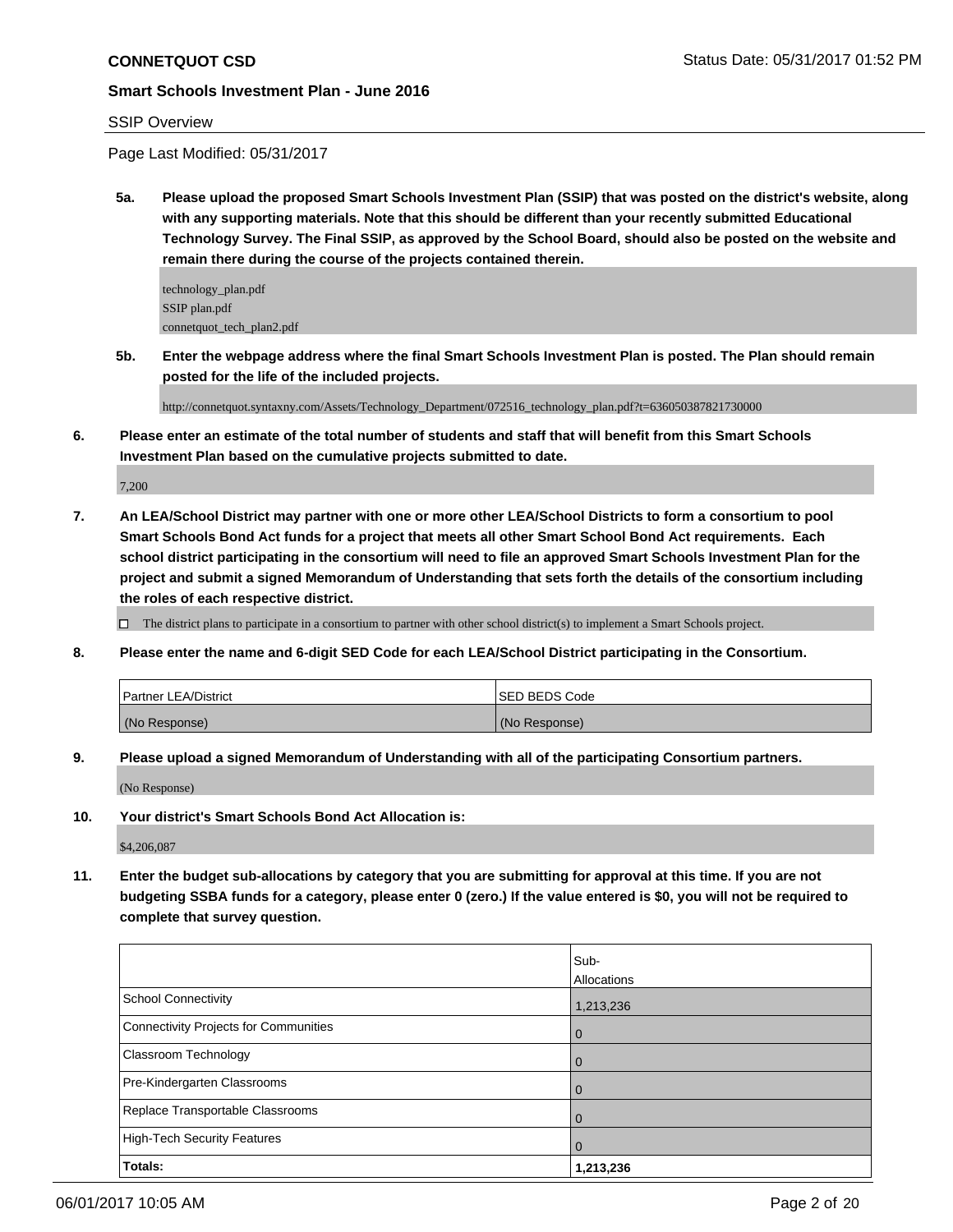## School Connectivity

Page Last Modified: 05/25/2017

# **Group 1**

- **1. In order for students and faculty to receive the maximum benefit from the technology made available under the Smart Schools Bond Act, their school buildings must possess sufficient connectivity infrastructure to ensure that devices can be used during the school day. Smart Schools Investment Plans must demonstrate that:**
	- **sufficient infrastructure that meets the Federal Communications Commission's 100 Mbps per 1,000 students standard currently exists in the buildings where new devices will be deployed, or**
	- **is a planned use of a portion of Smart Schools Bond Act funds, or**
	- **is under development through another funding source.**

**Smart Schools Bond Act funds used for technology infrastructure or classroom technology investments must increase the number of school buildings that meet or exceed the minimum speed standard of 100 Mbps per 1,000 students and staff within 12 months. This standard may be met on either a contracted 24/7 firm service or a "burstable" capability. If the standard is met under the burstable criteria, it must be:**

**1. Specifically codified in a service contract with a provider, and**

**2. Guaranteed to be available to all students and devices as needed, particularly during periods of high demand, such as computer-based testing (CBT) periods.**

# **Please describe how your district already meets or is planning to meet this standard within 12 months of plan submission.**

The Smart Schools Funds would allow us ot build infrastructure where we can create a more reliable robust LAN throughout our educational buildings at the completion of this project. We have increased our Internet bandwidth beyond the minimum requirements needed for connectivity utilizing ERATE funds. We will use Smart School to fund the additional portions of this project. Currently, we use LightPath (through BOCES) as our Internet Service Provider. LightPath offers high throughput and high performance usage levels with flexibiliy which is built into our current service. This allows us to purchase additional bandwidth as needed.

- **1a. If a district believes that it will be impossible to meet this standard within 12 months, it may apply for a waiver of this requirement, as described on the Smart Schools website. The waiver must be filed and approved by SED prior to submitting this survey.**
	- By checking this box, you are certifying that the school district has an approved waiver of this requirement on file with the New York State Education Department.

# **2. Connectivity Speed Calculator (Required)**

|                         | Number of<br><b>Students</b> | Multiply by<br>100 Kbps | Divide by 1000 Current Speed<br>to Convert to<br>Required<br>Speed in Mb | lin Mb | Expected<br>Speed to be<br>Attained Within   Required<br>12 Months | <b>Expected Date</b><br>When<br>Speed Will be<br>l Met |
|-------------------------|------------------------------|-------------------------|--------------------------------------------------------------------------|--------|--------------------------------------------------------------------|--------------------------------------------------------|
| <b>Calculated Speed</b> | 6,200                        | 620,000                 | 620                                                                      | 700    | (No<br>Response)                                                   | (No<br>Response)                                       |

# **3. Describe how you intend to use Smart Schools Bond Act funds for high-speed broadband and/or wireless connectivity projects in school buildings.**

The Smart Schools Bond investment will allow us to expand learning opportunities for all our students beyond the four walls of a school building. This funding is directly linked to and supports our District Instructional Technology Plan. We have applied for and have been approved for E-Rate funds for the needed Internet bandwidth for the connectivity project described below. The district currently is not requesting any additional E-Rate funds for this project. The district will utilize E-Rate funds next year for wireless upgrades throughout the district.

School Connectivity: (I attached project quotes/parts and quantities to area

1. Upgrading of infrastructure/network to support High Speed Internet Access:

1. Replacement of local switches and hubs in IDF anf MDF closets (materials and labor)

2. Replacing of small data cabinets to support new larger switches (material and labor)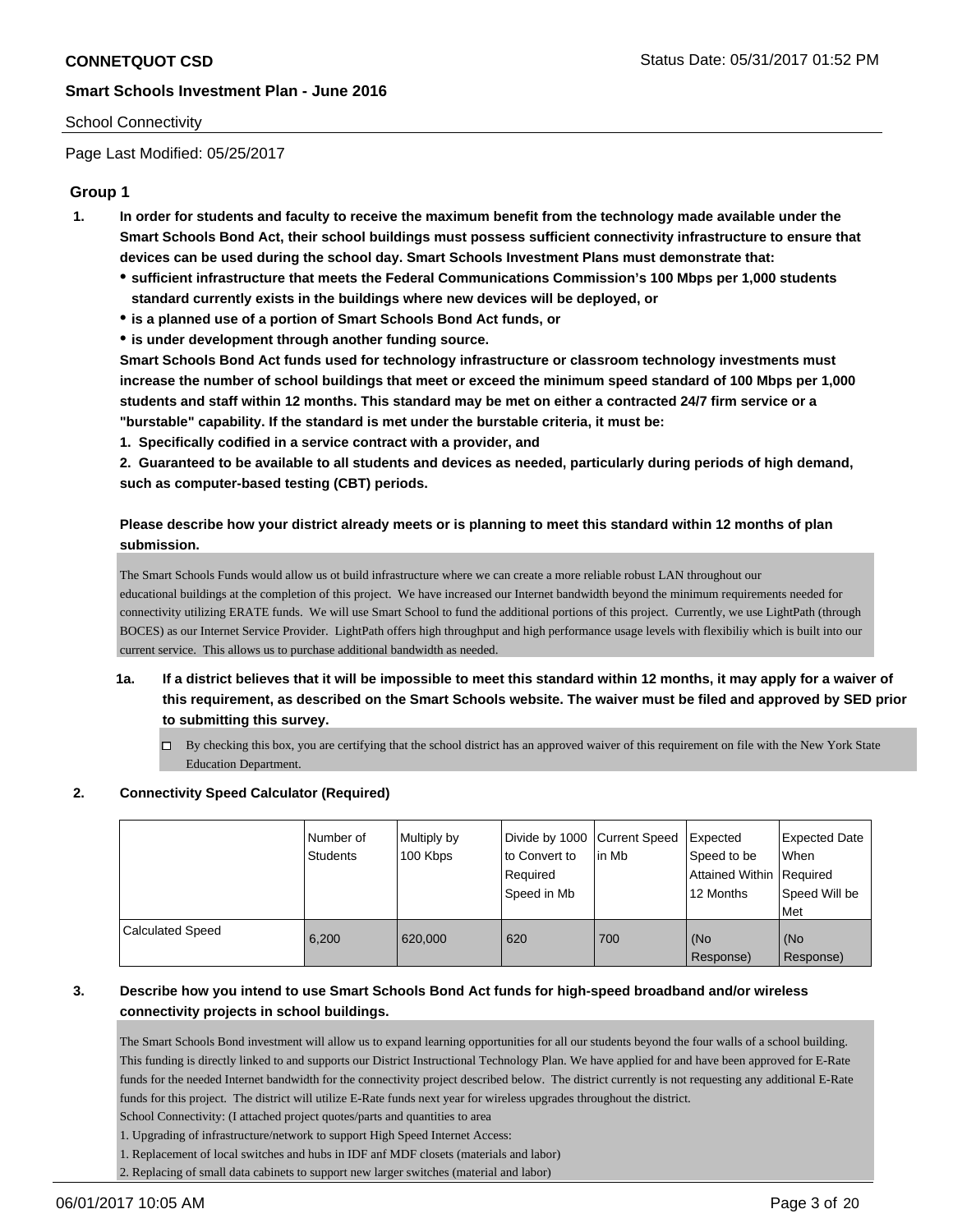#### School Connectivity

Page Last Modified: 05/25/2017

**4. Describe the linkage between the district's District Instructional Technology Plan and the proposed projects. (There should be a link between your response to this question and your response to Question 1 in Part E. Curriculum and Instruction "What are the district's plans to use digital connectivity and technology to improve teaching and learning?)**

The Connetquot Central School DIstrict provides technology support and professional development in many ways. The use of digital connectivity and technology includes data analysis using our own data and data from our local BOCES (BARS, Historical Data, etc). Further we support teach innovation and implementation of ideas from our Library Media Specialists including collaborative platforms such as Google Classroom and online learning such as Scholatic. We are in the process of using Chromebooks and iPads in our buildings to allow for greater connectivity and collaboration between students and staff.

Our vision is to ensure that any use of technology is considered in the context of what is new and better for our students beyond simple efficiency. Having a robust wired infrastructure environment will allow us to support the use of technology and the mission of the district to engage our students and

educators in collaboration, creativity and critical thinking.

We ensure instruction in both digital citizenship and how to use technology for collaboration for learning among our students and our teachers.

As our technology access and high speed and bandwidth improvement occurs, we plan to include more teachers for innovation and implementation. We have designed a plan for professional learning.

**5. If the district wishes to have students and staff access the Internet from wireless devices within the school building, or in close proximity to it, it must first ensure that it has a robust Wi-Fi network in place that has sufficient bandwidth to meet user demand.**

#### **Please describe how you have quantified this demand and how you plan to meet this demand.**

The Connetquot Central School District currently has a FIBER WAN build connecting all of our building with a high speed internet. We currently have 700 MBPS high speed internet access with 1G links between locations.

The infrastructure project noted in our plan is designed to increase our conenctivity between buildings to 10G links as well as between data closets in buildigns. This project will establish a more robust switch infrastructure district-wide to provide a firm foundation for future growth with mobile technologies.

# **6. As indicated on Page 5 of the guidance, the Office of Facilities Planning will have to conduct a preliminary review of all capital projects, including connectivity projects.**

**Please indicate on a separate row each project number given to you by the Office of Facilities Planning.**

| <b>Project Number</b> |
|-----------------------|
| 58-05-07-06-7-999-BA1 |
| (No Response)         |

**7. Certain high-tech security and connectivity infrastructure projects may be eligible for an expedited review process as determined by the Office of Facilities Planning.**

#### **Was your project deemed eligible for streamlined review?**

Yes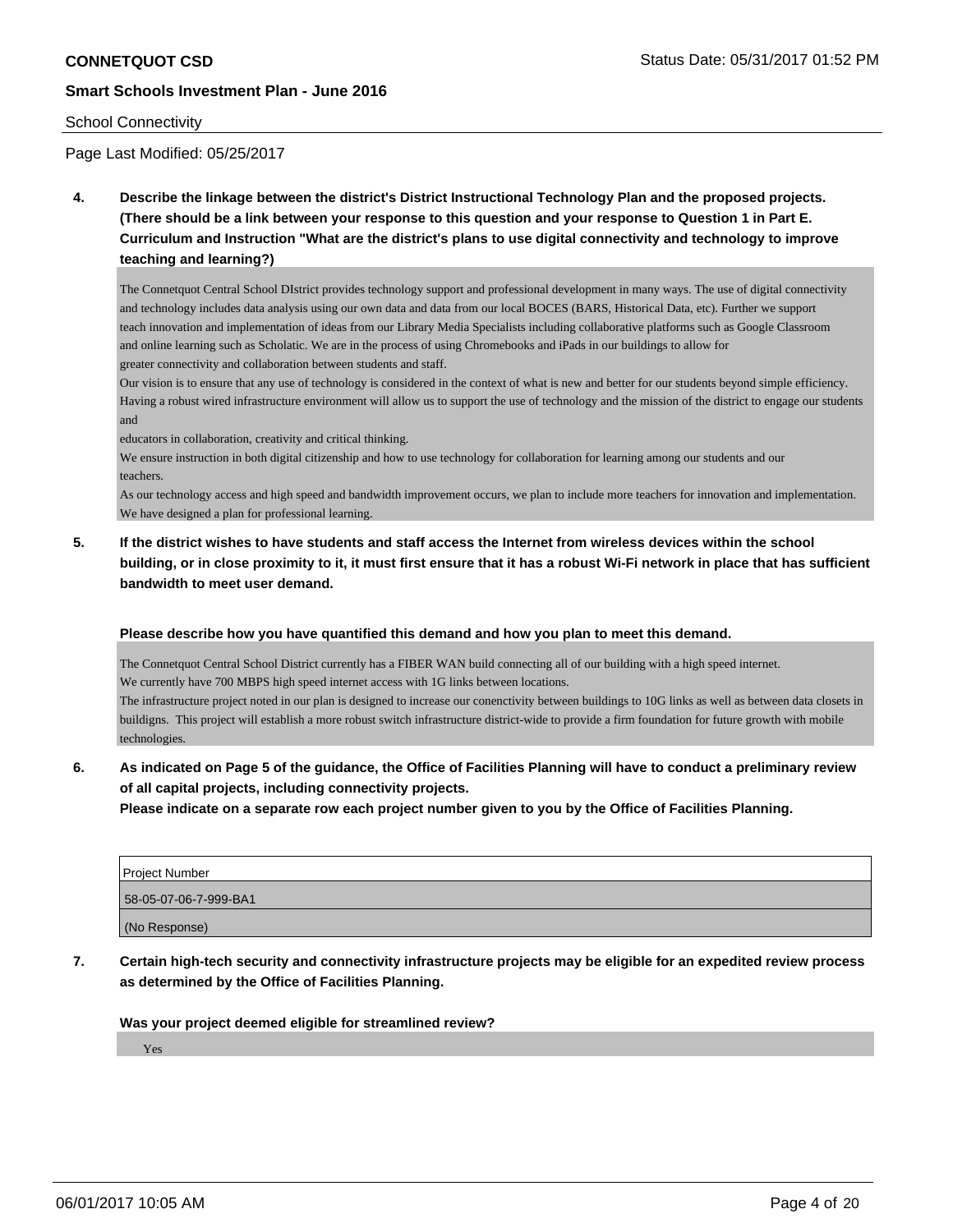#### School Connectivity

Page Last Modified: 05/25/2017

**7a. Districts that choose the Streamlined Review Process will be required to certify that they have reviewed all installations with their licensed architect or engineer of record and provide that person's name and license number. The licensed professional must review the products and proposed method of installation prior to implementation and review the work during and after completion in order to affirm that the work was codecompliant, if requested.**

I certify that I have reviewed all installations with a licensed architect or engineer of record.

**8. Include the name and license number of the architect or engineer of record.**

| Name                  | License Number |
|-----------------------|----------------|
| <b>Rick Wiedersum</b> | 25398          |

**9. If you are submitting an allocation for School Connectivity complete this table. Note that the calculated Total at the bottom of the table must equal the Total allocation for this category that you entered in the SSIP Overview overall budget.** 

|                                            | Sub-<br>Allocation |
|--------------------------------------------|--------------------|
| Network/Access Costs                       | 859,604            |
| <b>Outside Plant Costs</b>                 | (No Response)      |
| School Internal Connections and Components | 353,632            |
| <b>Professional Services</b>               | (No Response)      |
| Testing                                    | (No Response)      |
| <b>Other Upfront Costs</b>                 | (No Response)      |
| <b>Other Costs</b>                         | (No Response)      |
| Totals:                                    | 1,213,236          |

**10. Please detail the type, quantity, per unit cost and total cost of the eligible items under each sub-category. This is especially important for any expenditures listed under the "Other" category. All expenditures must be eligible for tax-exempt financing to be reimbursed through the SSBA. Sufficient detail must be provided so that we can verify this is the case. If you have any questions, please contact us directly through smartschools@nysed.gov. NOTE: Wireless Access Points should be included in this category, not under Classroom Educational Technology, except those that will be loaned/purchased for nonpublic schools.**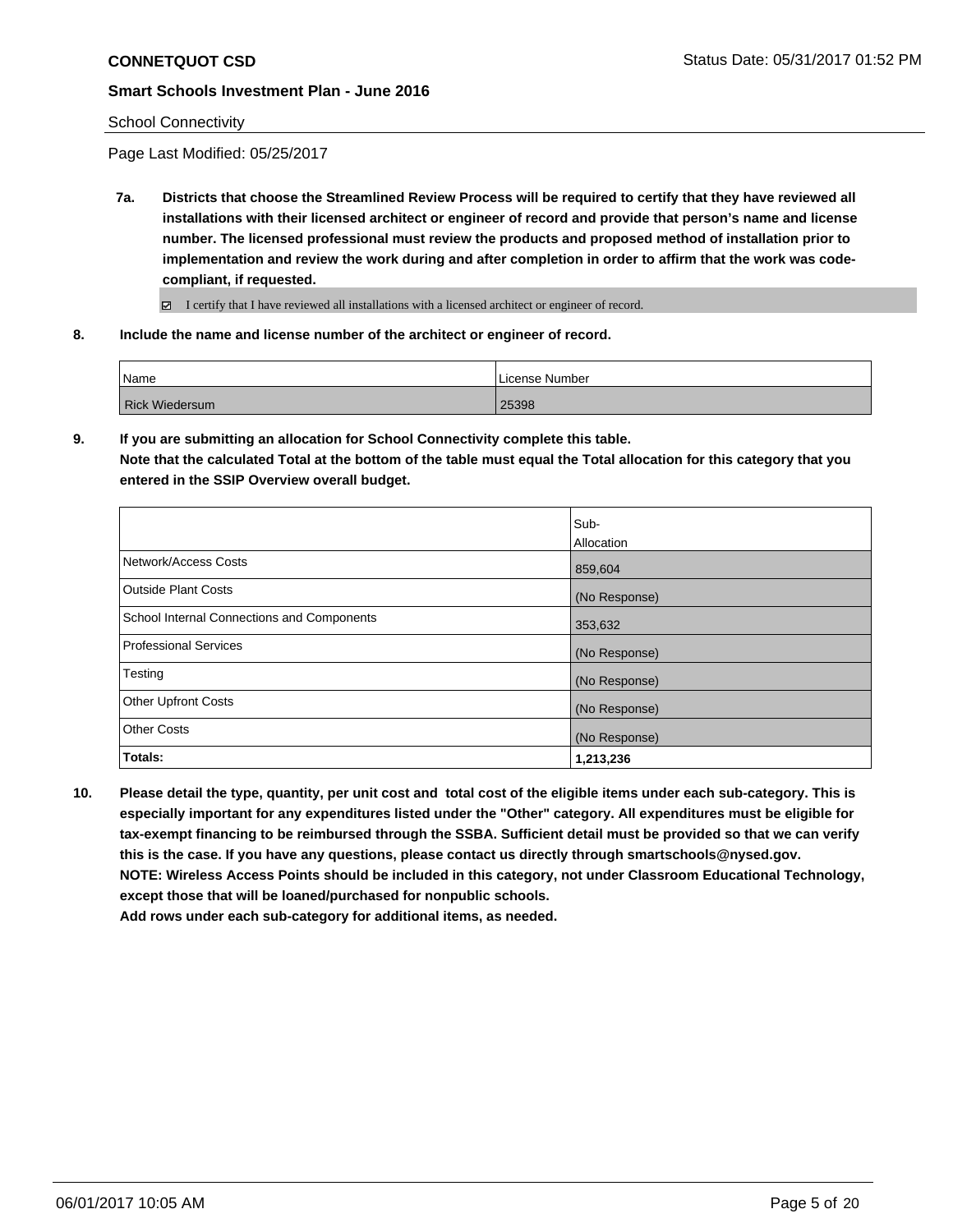# School Connectivity

| Select the allowable expenditure               | Item to be purchased                                                    | Quantity       | Cost per Item | <b>Total Cost</b> |
|------------------------------------------------|-------------------------------------------------------------------------|----------------|---------------|-------------------|
| type.                                          |                                                                         |                |               |                   |
| Repeat to add another item under<br>each type. |                                                                         |                |               |                   |
| <b>Connections/Components</b>                  | AA1403015-E6 1 Port 10GBASE -SR<br>SFFP+                                | 4              | 1,101         | 4,404             |
| <b>Connections/Components</b>                  | AA1403017-E6 1 Port 10GBASE-LRM<br>SFFP+ tranceiver                     | 73             | 633           | 46,209            |
| <b>Connections/Components</b>                  | AA1403019-E6 Direct Access Cable                                        | 14             | 190           | 2,660             |
| <b>Connections/Components</b>                  | AA1403169-E6 1 Port 10GBASE-BX<br>10km reach SFP+ tranceiver            | 14             | 1,653         | 23,142            |
| <b>Connections/Components</b>                  | AA1403170-E6 1 Port 10km rech SFP<br>tranceiver                         | 14             | 1,653         | 23,142            |
| <b>Connections/Components</b>                  | AA1404032-E6 QSFP+ to QSFP+<br><b>DAC Cable</b>                         | $\overline{4}$ | 302           | 1,208             |
| <b>Connections/Components</b>                  | AA1404037-E6 Stacking Cable                                             | 141            | 209           | 29,469            |
| <b>Connections/Components</b>                  | AA1419048-E6 1000Base-SX SFF<br>$\overline{4}$<br><b>SFP</b> tranceiver |                | 214           | 856               |
| <b>Connections/Components</b>                  | AA1419069-E6 1000Base-BX<br>transceiver                                 | 4              | 536           | 2,144             |
| <b>Connections/Components</b>                  | AA1419070-E6 1000BASE-BX<br>tranceiver                                  | 4              | 536           | 2,144             |
| <b>Network/Access Costs</b>                    | AL4800E79-E6ERS 4826GTS<br><b>Switches</b>                              | $\overline{2}$ | 2,647         | 5,294             |
| <b>Network/Access Costs</b>                    | AL5900E4F-E6 ERS 5952GTS-PWR+<br><b>Switches</b>                        | 143            | 4,502         | 643,786           |
| <b>Network/Access Costs</b>                    | AL7011001-E6 VSP7000 Server Rack<br>kit                                 | 3              | 368           | 1,104             |
| <b>Network/Access Costs</b>                    | ASR1001-X CHAS Router                                                   | 2              | 11,560        | 23,120            |
| Network/Access Costs                           | EC7200E1F-E6 VSP 7254XSQ Switch   3                                     |                | 19,265        | 57,795            |
| <b>Network/Access Costs</b>                    | EC7205E0F-E6 VSP Power Supply                                           | 3              | 446           | 1,338             |
| <b>Network/Access Costs</b>                    | EC8005E01-E6 VSP 8000 Power<br>Supply                                   | $\overline{4}$ | 446           | 1,784             |
| <b>Network/Access Costs</b>                    | EC8011002-E6 VSP 8000 Chassiis<br><b>Mount Kit</b>                      | $\overline{4}$ | 378           | 1,512             |
| <b>Network/Access Costs</b>                    | EC8400E01-E6 VSP 8400 Switch                                            | 5              | 9,828         | 49,140            |
| <b>Network/Access Costs</b>                    | EC8404002-E6 Ethernet Switch<br>Module                                  | $\mathbf{1}$   | 9,267         | 9,267             |
| <b>Network/Access Costs</b>                    | EC8484005-E6 Ethernet Switch<br>Module                                  | $\overline{4}$ | 8,424         | 33,696            |
| <b>Connections/Components</b>                  | EC8411002-E6 Switch Module Filler                                       | 10             | 14            | 140               |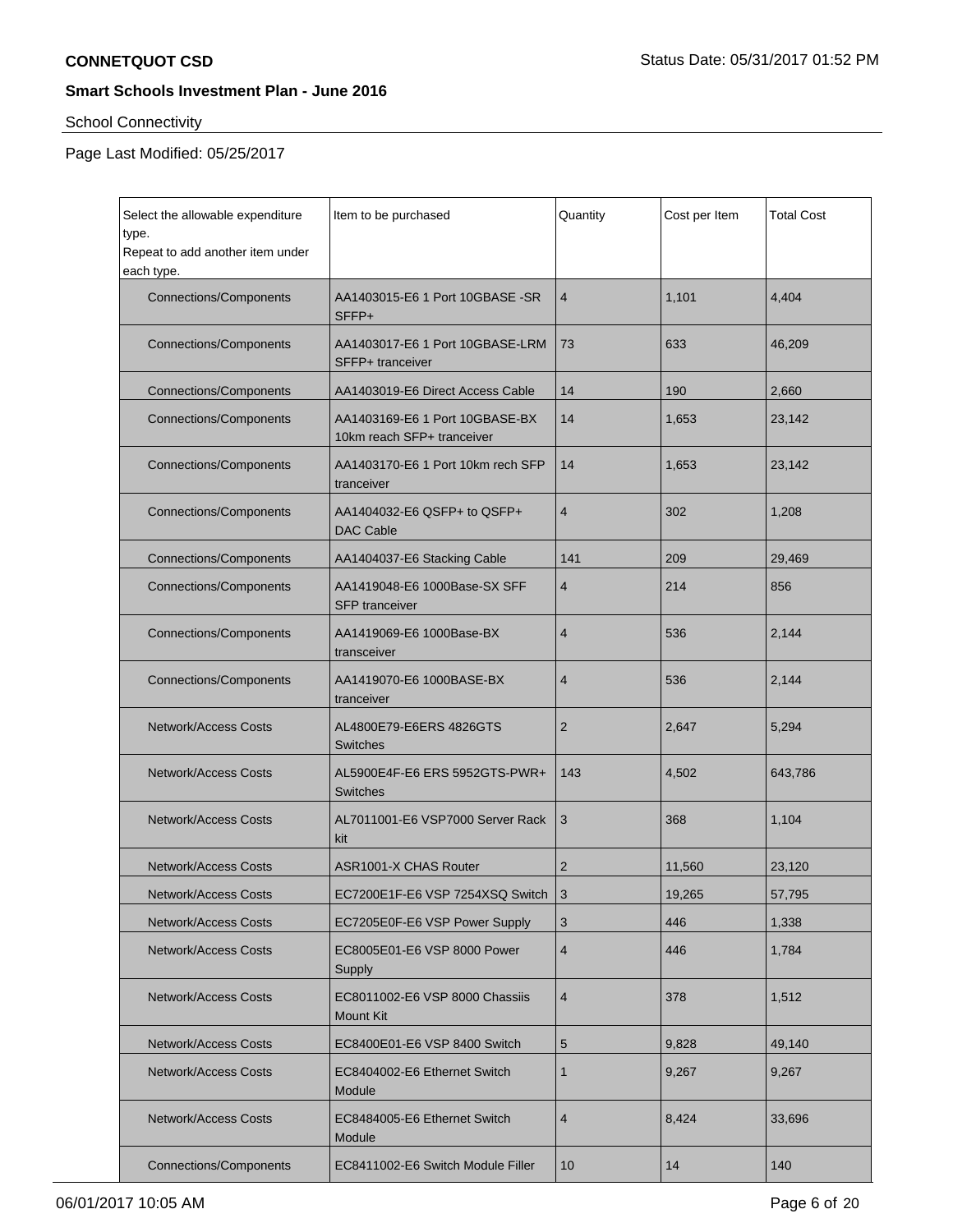# School Connectivity

| Select the allowable expenditure<br>type.<br>Repeat to add another item under<br>each type. | Item to be purchased                                                                                            | Quantity       | Cost per Item | <b>Total Cost</b> |
|---------------------------------------------------------------------------------------------|-----------------------------------------------------------------------------------------------------------------|----------------|---------------|-------------------|
|                                                                                             | Panel                                                                                                           |                |               |                   |
| <b>Connections/Components</b>                                                               | N0029100 VSP Inclusive Professional<br>(Configuration) Services for VSP<br><b>Switches</b>                      | 4              | 8,467         | 33,868            |
| <b>Connections/Components</b>                                                               | N0029101 Ethernet Routing Inclusive<br>Professional Services (IDF Installation<br>and Configuration)            | 89             | 768           | 68,352            |
| <b>Connections/Components</b>                                                               | N0029102 VSP Standard Professional<br>Services (Configuration for Failover<br>Routers)                          | 3              | 3,693         | 11,079            |
| <b>Connections/Components</b>                                                               | N0074985 Secure Router Inclusive<br>Professional Services (Configuration of<br><b>Cisco Secure Routers)</b>     | $\overline{2}$ | 2,512         | 5,024             |
| <b>Connections/Components</b>                                                               | N0154883 Ethernet Routing Inclusive<br>Professional Services (Configuration<br>for Existing Network Components) | 53             | 1,443         | 76,479            |
| <b>Connections/Components</b>                                                               | NT0X96FR Cable Assembly                                                                                         | 117            | 21            | 2,457             |
| <b>Network/Access Costs</b>                                                                 | SLASR1-IPB CTO ASR 1000 IP BASE<br><b>PAP PAK</b>                                                               | 2              | 3,400         | 6,800             |
| <b>Network/Access Costs</b>                                                                 | SR45UBMD 45 U Rack Enclosure                                                                                    | 2              | 1,632         | 3,264             |
| <b>Network/Access Costs</b>                                                                 | <b>SR45UBSD 45U Shallow Rack</b><br>Enclosure                                                                   | 4              | 1,595         | 6,380             |
| <b>Network/Access Costs</b>                                                                 | <b>SR48UB 48U Rack Enclosure</b>                                                                                | 5              | 1.865         | 9,325             |
| <b>Network/Access Costs</b>                                                                 | <b>SRCOOL7KRM Rack Mount Cooling</b><br>Unit                                                                    | $\mathbf{1}$   | 1,224         | 1,224             |
| <b>Network/Access Costs</b>                                                                 | <b>SRCOOLNET2 RM Cooling Mgmt</b><br><b>SNMP</b>                                                                | $\mathbf{1}$   | 413           | 413               |
| <b>Network/Access Costs</b>                                                                 | <b>SRGASKET SmartRack AirFlow</b><br><b>Optimization Kit</b>                                                    | $\mathbf{1}$   | 90            | 90                |
| <b>Network/Access Costs</b>                                                                 | <b>SRTHERMDUCT Thermal Duct</b><br>Passive                                                                      | $\mathbf{1}$   | 444           | 444               |
| <b>Network/Access Costs</b>                                                                 | SRW12US33 12U Extended Depth<br>Enclosure                                                                       | 4              | 486           | 1,944             |
| <b>Network/Access Costs</b>                                                                 | SRWF5U36 5U WM Enclosure                                                                                        | 4              | 471           | 1,884             |
| Connections/Components                                                                      | Snuggles CAT 6 Patch Cables                                                                                     | 4,171          | 5             | 20,855            |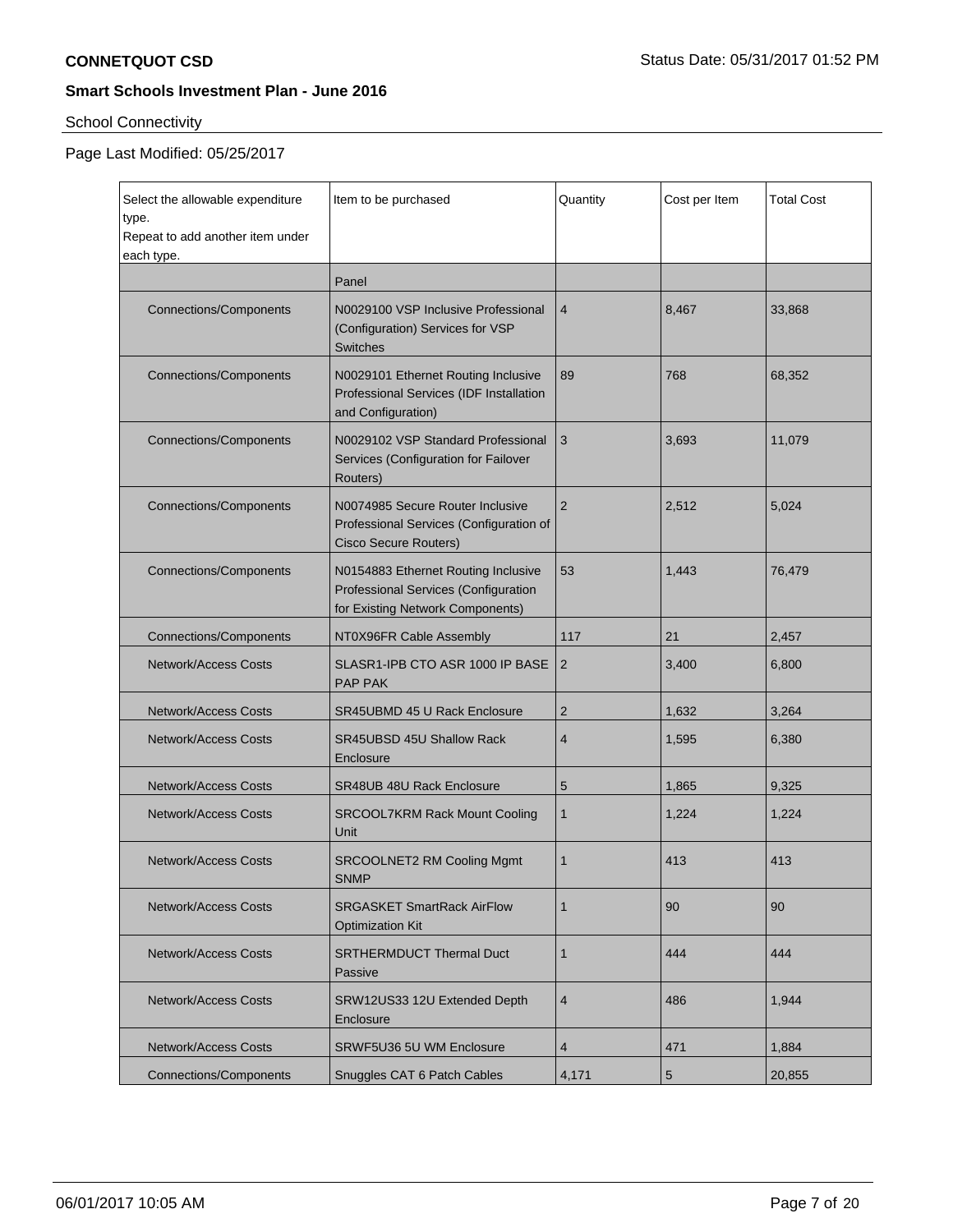Community Connectivity (Broadband and Wireless)

Page Last Modified: 05/25/2017

## **Group 1**

**1. Describe how you intend to use Smart Schools Bond Act funds for high-speed broadband and/or wireless connectivity projects in the community.**

(No Response)

**2. Please describe how the proposed project(s) will promote student achievement and increase student and/or staff access to the Internet in a manner that enhances student learning and/or instruction outside of the school day and/or school building.**

(No Response)

**3. Community connectivity projects must comply with all the necessary local building codes and regulations (building and related permits are not required prior to plan submission).**

 $\Box$  I certify that we will comply with all the necessary local building codes and regulations.

**4. Please describe the physical location of the proposed investment.**

(No Response)

**5. Please provide the initial list of partners participating in the Community Connectivity Broadband Project, along with their Federal Tax Identification (Employer Identification) number.**

| <b>Project Partners</b> | Federal ID#     |
|-------------------------|-----------------|
| (No Response)           | l (No Response) |

**6. If you are submitting an allocation for Community Connectivity, complete this table. Note that the calculated Total at the bottom of the table must equal the Total allocation for this category that you entered in the SSIP Overview overall budget.**

|                                    | Sub-Allocation |
|------------------------------------|----------------|
| Network/Access Costs               | (No Response)  |
| Outside Plant Costs                | (No Response)  |
| <b>Tower Costs</b>                 | (No Response)  |
| <b>Customer Premises Equipment</b> | (No Response)  |
| <b>Professional Services</b>       | (No Response)  |
| Testing                            | (No Response)  |
| <b>Other Upfront Costs</b>         | (No Response)  |
| <b>Other Costs</b>                 | (No Response)  |
| Totals:                            | 0              |

**7. Please detail the type, quantity, per unit cost and total cost of the eligible items under each sub-category. This is especially important for any expenditures listed under the "Other" category. All expenditures must be capital-bond eligible to be reimbursed through the SSBA. If you have any questions, please contact us directly through smartschools@nysed.gov.**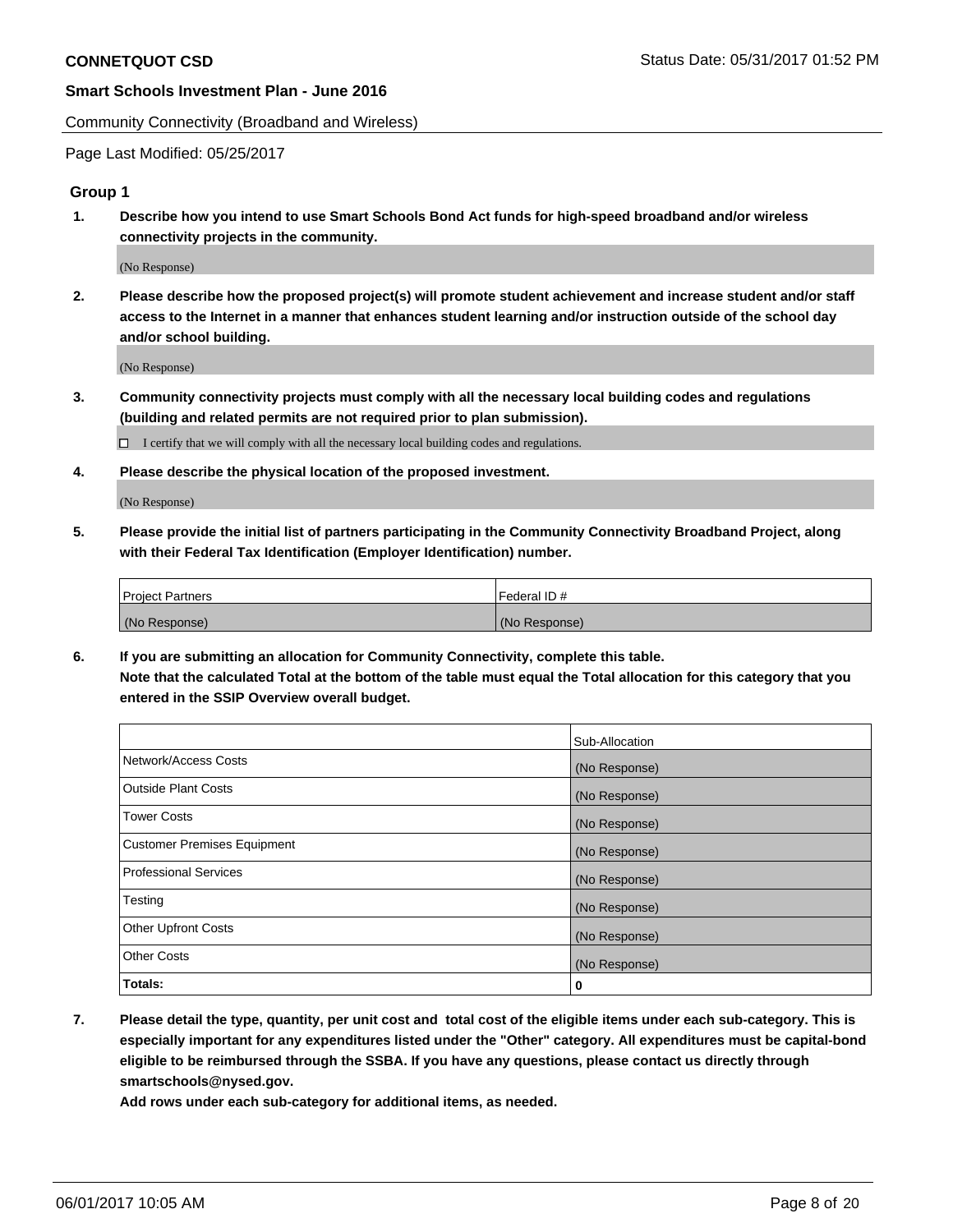Community Connectivity (Broadband and Wireless)

| Select the allowable expenditure | Item to be purchased | Quantity      | Cost per Item | <b>Total Cost</b> |
|----------------------------------|----------------------|---------------|---------------|-------------------|
| type.                            |                      |               |               |                   |
| Repeat to add another item under |                      |               |               |                   |
| each type.                       |                      |               |               |                   |
| (No Response)                    | (No Response)        | (No Response) | (No Response) | (No Response)     |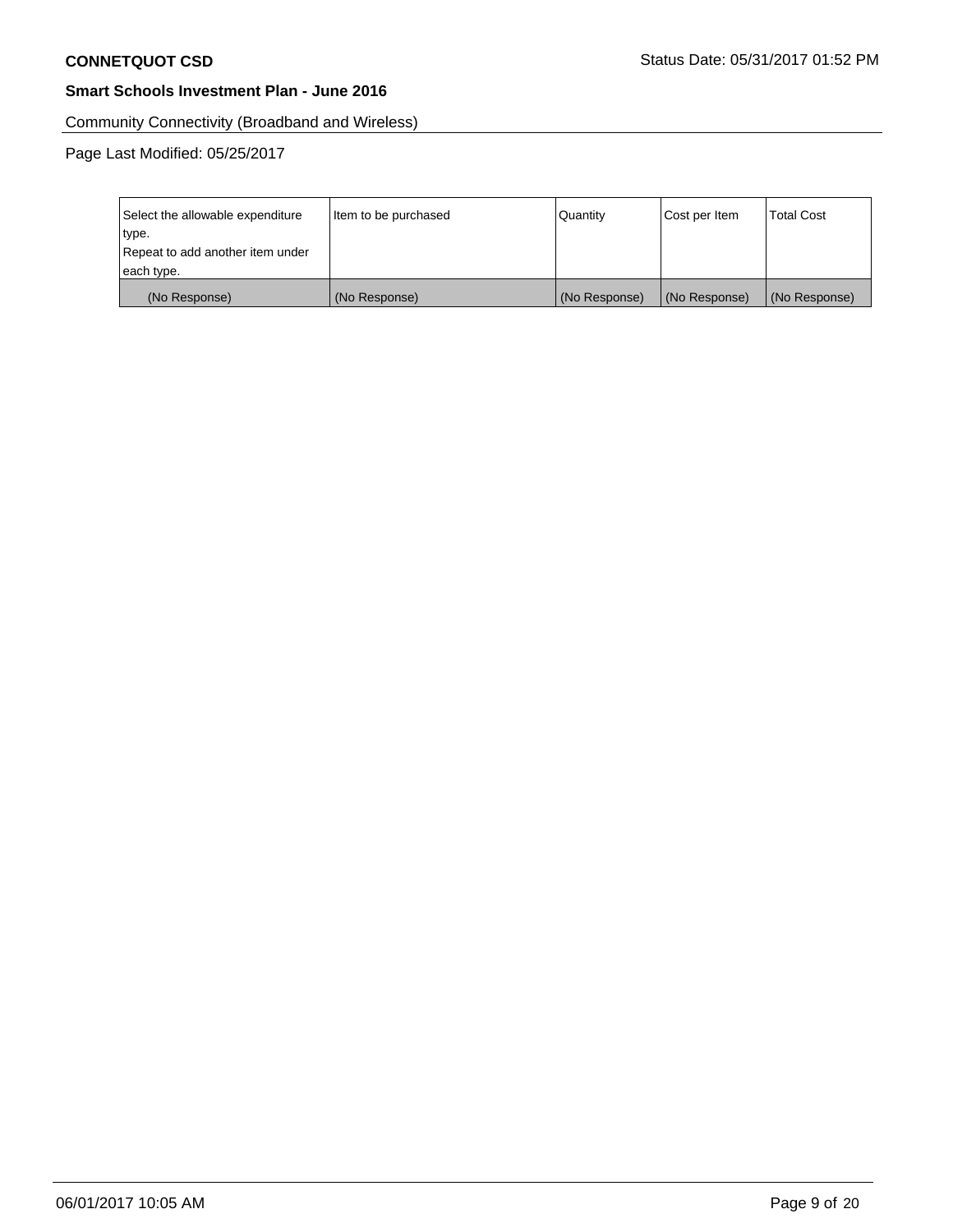#### Classroom Learning Technology

Page Last Modified: 05/25/2017

# **Questions**

**1. In order for students and faculty to receive the maximum benefit from the technology made available under the Smart Schools Bond Act, their school buildings must possess sufficient connectivity infrastructure to ensure that devices can be used during the school day. Smart Schools Investment Plans must demonstrate that sufficient infrastructure that meets the Federal Communications Commission's 100 Mbps per 1,000 students standard currently exists in the buildings where new devices will be deployed, or is a planned use of a portion of Smart Schools Bond Act funds, or is under development through another funding source.**

**Smart Schools Bond Act funds used for technology infrastructure or classroom technology investments must increase the number of school buildings that meet or exceed the minimum speed standard of 100 Mbps per 1,000 students and staff within 12 months. This standard may be met on either a contracted 24/7 firm service or a "burstable" capability. If the standard is met under the burstable criteria, it must be:**

- **1. Specifically codified in a service contract with a provider, and**
- **2. Guaranteed to be available to all students and devices as needed, particularly during periods of high demand, such as computer-based testing (CBT) periods.**

**Please describe how your district already meets or is planning to meet this standard within 12 months of plan submission.**

(No Response)

- **1a. If a district believes that it will be impossible to meet this standard within 12 months, it may apply for a waiver of this requirement, as described on the Smart Schools website. The waiver must be filed and approved by SED prior to submitting this survey.**
	- $\Box$  By checking this box, you are certifying that the school district has an approved waiver of this requirement on file with the New York State Education Department.

#### **2. Connectivity Speed Calculator (Required)**

|                         | l Number of<br>Students | Multiply by<br>100 Kbps | Divide by 1000   Current Speed<br>to Convert to<br>Required<br>Speed in Mb | l in Mb          | Expected<br>Speed to be<br>Attained Within Required<br>12 Months | <b>Expected Date</b><br>When<br>Speed Will be<br>Met |
|-------------------------|-------------------------|-------------------------|----------------------------------------------------------------------------|------------------|------------------------------------------------------------------|------------------------------------------------------|
| <b>Calculated Speed</b> | (No<br>Response)        | (No Response)           | (No<br>Response)                                                           | (No<br>Response) | (No<br>Response)                                                 | (No<br>Response)                                     |

**3. If the district wishes to have students and staff access the Internet from wireless devices within the school building, or in close proximity to it, it must first ensure that it has a robust Wi-Fi network in place that has sufficient bandwidth to meet user demand.**

**Please describe how you have quantified this demand and how you plan to meet this demand.**

(No Response)

**4. All New York State public school districts are required to complete and submit an Instructional Technology Plan survey to the New York State Education Department in compliance with Section 753 of the Education Law and per Part 100.12 of the Commissioner's Regulations.**

**Districts that include educational technology purchases as part of their Smart Schools Investment Plan must have a submitted and approved Instructional Technology Plan survey on file with the New York State Education Department.**

 $\Box$  By checking this box, you are certifying that the school district has an approved Instructional Technology Plan survey on file with the New York State Education Department.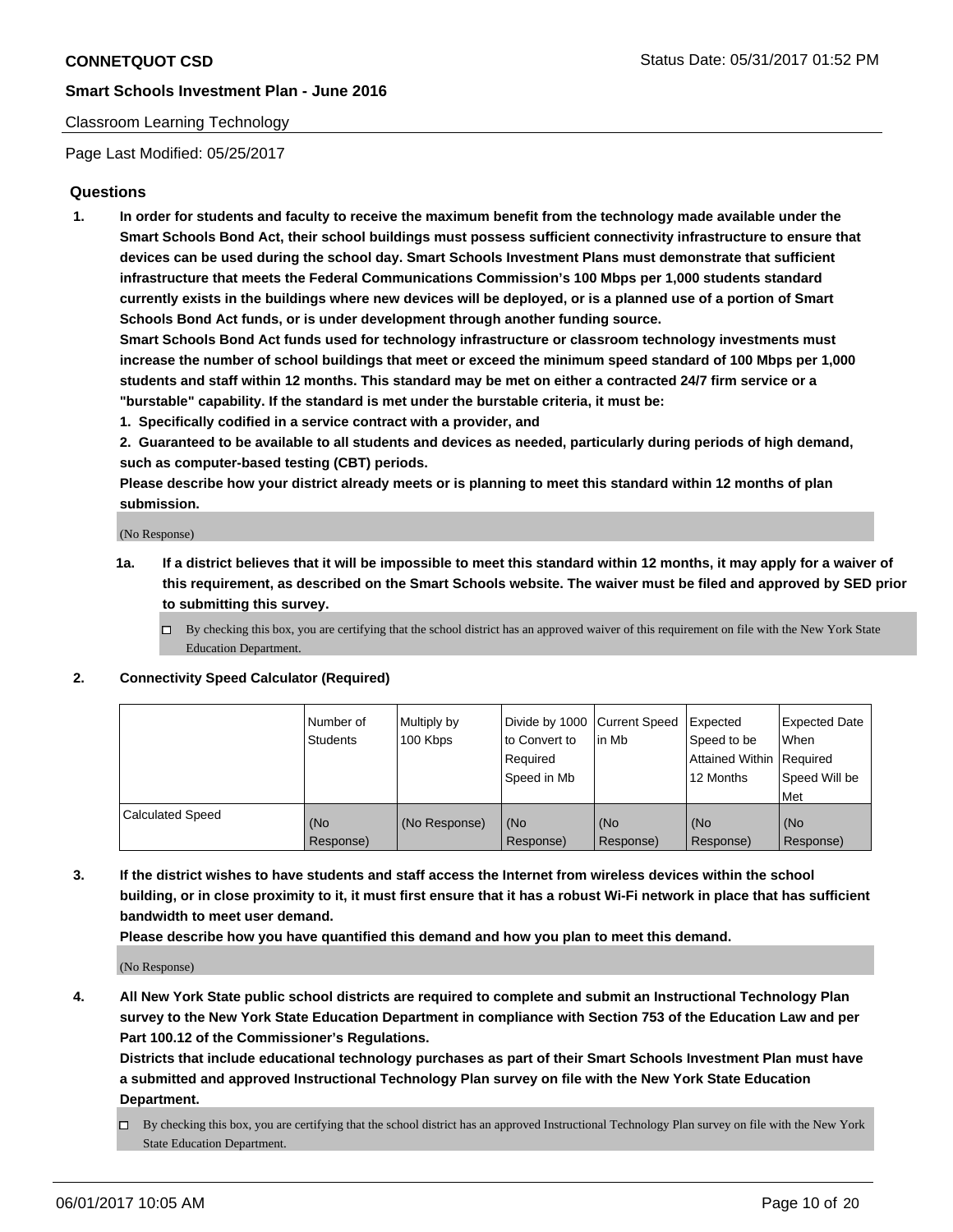#### Classroom Learning Technology

Page Last Modified: 05/25/2017

**5. Describe the devices you intend to purchase and their compatibility with existing or planned platforms or systems. Specifically address the adequacy of each facility's electrical, HVAC and other infrastructure necessary to install and support the operation of the planned technology.**

(No Response)

- **6. Describe how the proposed technology purchases will:**
	- **> enhance differentiated instruction;**
	- **> expand student learning inside and outside the classroom;**
	- **> benefit students with disabilities and English language learners; and**
	- **> contribute to the reduction of other learning gaps that have been identified within the district.**

**The expectation is that districts will place a priority on addressing the needs of students who struggle to succeed in a rigorous curriculum. Responses in this section should specifically address this concern and align with the district's Instructional Technology Plan (in particular Question 2 of E. Curriculum and Instruction: "Does the district's instructional technology plan address the needs of students with disabilities to ensure equitable access to instruction, materials and assessments?" and Question 3 of the same section: "Does the district's instructional technology plan address the provision of assistive technology specifically for students with disabilities to ensure access to and participation in the general curriculum?"**

(No Response)

**7. Where appropriate, describe how the proposed technology purchases will enhance ongoing communication with parents and other stakeholders and help the district facilitate technology-based regional partnerships, including distance learning and other efforts.**

(No Response)

**8. Describe the district's plan to provide professional development to ensure that administrators, teachers and staff can employ the technology purchased to enhance instruction successfully.**

**Note: This response should be aligned and expanded upon in accordance with your district's response to Question 1 of F. Professional Development of your Instructional Technology Plan: "Please provide a summary of professional development offered to teachers and staff, for the time period covered by this plan, to support technology to enhance teaching and learning. Please include topics, audience and method of delivery within your summary."**

(No Response)

- **9. Districts must contact the SUNY/CUNY teacher preparation program that supplies the largest number of the district's new teachers to request advice on innovative uses and best practices at the intersection of pedagogy and educational technology.**
	- By checking this box, you certify that you have contacted the SUNY/CUNY teacher preparation program that supplies the largest number of your new teachers to request advice on these issues.
	- **9a. Please enter the name of the SUNY or CUNY Institution that you contacted.**

(No Response)

**9b. Enter the primary Institution phone number.**

(No Response)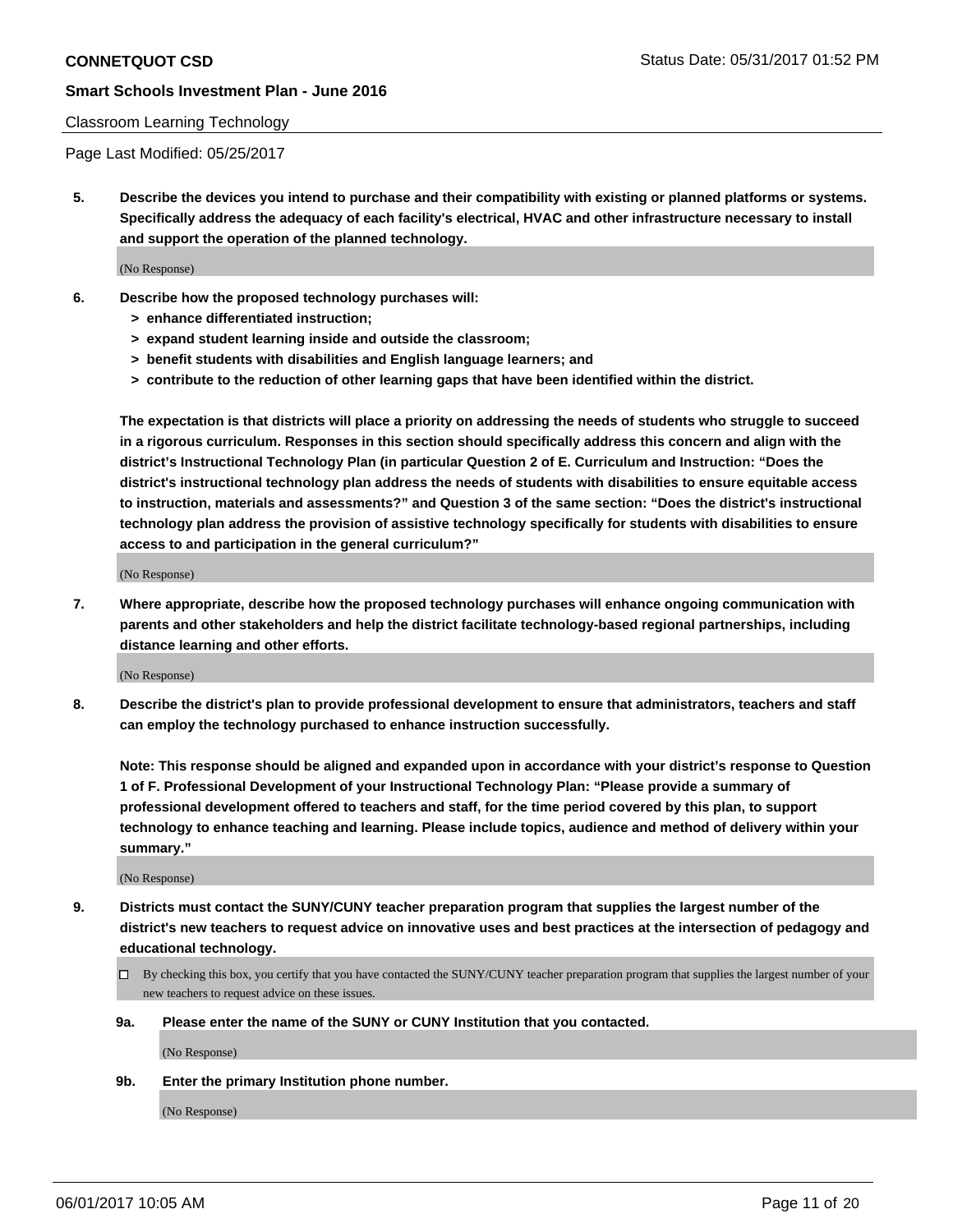## Classroom Learning Technology

Page Last Modified: 05/25/2017

**9c. Enter the name of the contact person with whom you consulted and/or will be collaborating with on innovative uses of technology and best practices.**

(No Response)

**10. A district whose Smart Schools Investment Plan proposes the purchase of technology devices and other hardware must account for nonpublic schools in the district.**

**Are there nonpublic schools within your school district?**

Yes

 $\square$  No

**11. Nonpublic Classroom Technology Loan Calculator**

**The Smart Schools Bond Act provides that any Classroom Learning Technology purchases made using Smart Schools funds shall be lent, upon request, to nonpublic schools in the district. However, no school district shall be required to loan technology in amounts greater than the total obtained and spent on technology pursuant to the Smart Schools Bond Act and the value of such loan may not exceed the total of \$250 multiplied by the nonpublic school enrollment in the base year at the time of enactment.**

**See:**

**http://www.p12.nysed.gov/mgtserv/smart\_schools/docs/Smart\_Schools\_Bond\_Act\_Guidance\_04.27.15\_Final.pdf.**

|                                       | 1. Classroom   | 2. Public  | 3. Nonpublic | l 4. Sum of | l 5. Total Per | l 6. Total                                                                                    |
|---------------------------------------|----------------|------------|--------------|-------------|----------------|-----------------------------------------------------------------------------------------------|
|                                       | Technology     | Enrollment | Enrollment   | Public and  | Pupil Sub-     | Nonpublic Loan                                                                                |
|                                       | Sub-allocation | (2014-15)  | (2014-15)    | l Nonpublic | allocation     | Amount                                                                                        |
|                                       |                |            |              | Enrollment  |                |                                                                                               |
| Calculated Nonpublic Loan<br>  Amount |                |            |              |             |                | (No Response)   (No Response)   (No Response)   (No Response)   (No Response)   (No Response) |

**12. To ensure the sustainability of technology purchases made with Smart Schools funds, districts must demonstrate a long-term plan to maintain and replace technology purchases supported by Smart Schools Bond Act funds. This sustainability plan shall demonstrate a district's capacity to support recurring costs of use that are ineligible for Smart Schools Bond Act funding such as device maintenance, technical support, Internet and wireless fees, maintenance of hotspots, staff professional development, building maintenance and the replacement of incidental items. Further, such a sustainability plan shall include a long-term plan for the replacement of purchased devices and equipment at the end of their useful life with other funding sources.**

 $\Box$  By checking this box, you certify that the district has a sustainability plan as described above.

**13. Districts must ensure that devices purchased with Smart Schools Bond funds will be distributed, prepared for use, maintained and supported appropriately. Districts must maintain detailed device inventories in accordance with generally accepted accounting principles.**

By checking this box, you certify that the district has a distribution and inventory management plan and system in place.

**14. If you are submitting an allocation for Classroom Learning Technology complete this table. Note that the calculated Total at the bottom of the table must equal the Total allocation for this category that you entered in the SSIP Overview overall budget.**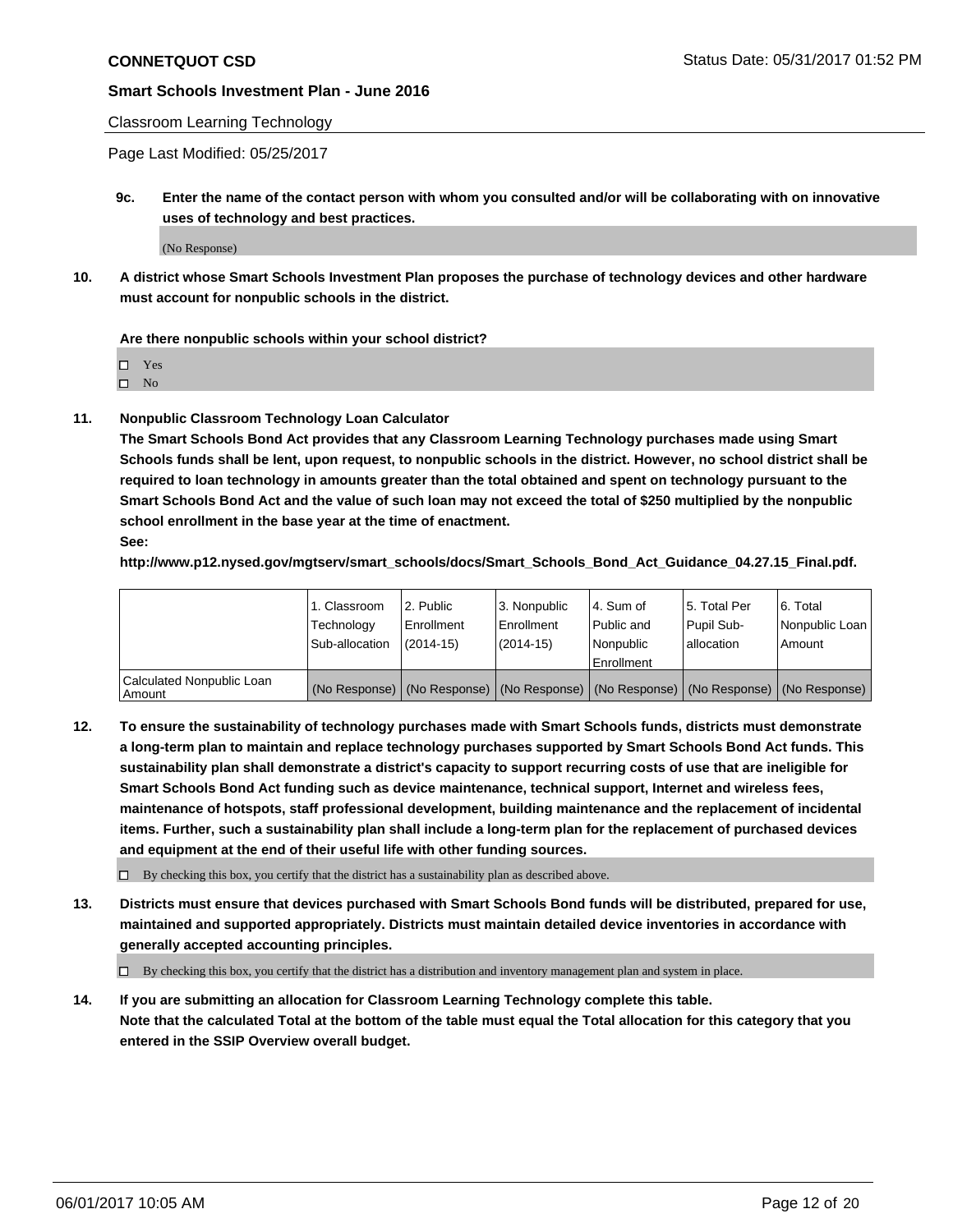# Classroom Learning Technology

Page Last Modified: 05/25/2017

|                         | Sub-Allocation |
|-------------------------|----------------|
| Interactive Whiteboards | (No Response)  |
| Computer Servers        | (No Response)  |
| Desktop Computers       | (No Response)  |
| <b>Laptop Computers</b> | (No Response)  |
| <b>Tablet Computers</b> | (No Response)  |
| <b>Other Costs</b>      | (No Response)  |
| Totals:                 | 0              |

**15. Please detail the type, quantity, per unit cost and total cost of the eligible items under each sub-category. This is especially important for any expenditures listed under the "Other" category. All expenditures must be capital-bond eligible to be reimbursed through the SSBA. If you have any questions, please contact us directly through smartschools@nysed.gov.**

**Please specify in the "Item to be Purchased" field which specific expenditures and items are planned to meet the district's nonpublic loan requirement, if applicable.**

**NOTE: Wireless Access Points that will be loaned/purchased for nonpublic schools should ONLY be included in this category, not under School Connectivity, where public school districts would list them.**

| type.<br>Repeat to add another item under |               |               |               |               |
|-------------------------------------------|---------------|---------------|---------------|---------------|
| each type.                                |               |               |               |               |
| (No Response)                             | (No Response) | (No Response) | (No Response) | (No Response) |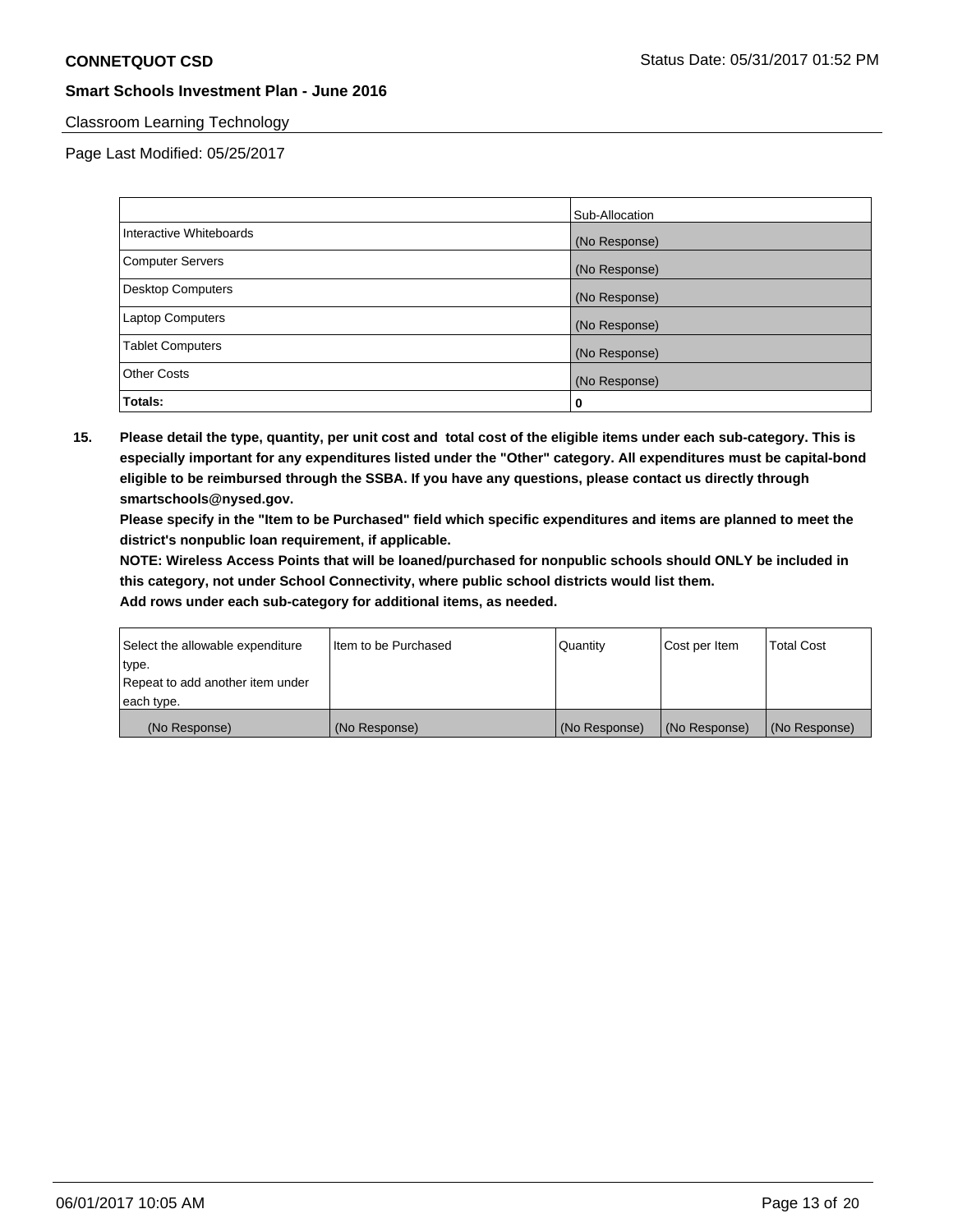#### Pre-Kindergarten Classrooms

Page Last Modified: 05/25/2017

## **Group 1**

**1. Provide information regarding how and where the district is currently serving pre-kindergarten students and justify the need for additional space with enrollment projections over 3 years.**

(No Response)

- **2. Describe the district's plan to construct, enhance or modernize education facilities to accommodate prekindergarten programs. Such plans must include:**
	- **Specific descriptions of what the district intends to do to each space;**
	- **An affirmation that pre-kindergarten classrooms will contain a minimum of 900 square feet per classroom;**
	- **The number of classrooms involved;**
	- **The approximate construction costs per classroom; and**
	- **Confirmation that the space is district-owned or has a long-term lease that exceeds the probable useful life of the improvements.**

(No Response)

**3. Smart Schools Bond Act funds may only be used for capital construction costs. Describe the type and amount of additional funds that will be required to support ineligible ongoing costs (e.g. instruction, supplies) associated with any additional pre-kindergarten classrooms that the district plans to add.**

(No Response)

**4. All plans and specifications for the erection, repair, enlargement or remodeling of school buildings in any public school district in the State must be reviewed and approved by the Commissioner. Districts that plan capital projects using their Smart Schools Bond Act funds will undergo a Preliminary Review Process by the Office of Facilities Planning.**

**Please indicate on a separate row each project number given to you by the Office of Facilities Planning.**

| Project Number |  |
|----------------|--|
| (No Response)  |  |

**5. If you have made an allocation for Pre-Kindergarten Classrooms, complete this table. Note that the calculated Total at the bottom of the table must equal the Total allocation for this category that you entered in the SSIP Overview overall budget.**

| Totals:                                  | 0              |
|------------------------------------------|----------------|
| Other Costs                              | (No Response)  |
| Enhance/Modernize Educational Facilities | (No Response)  |
| Construct Pre-K Classrooms               | (No Response)  |
|                                          | Sub-Allocation |

**6. Please detail the type, quantity, per unit cost and total cost of the eligible items under each sub-category. This is especially important for any expenditures listed under the "Other" category. All expenditures must be capital-bond eligible to be reimbursed through the SSBA. If you have any questions, please contact us directly through smartschools@nysed.gov.**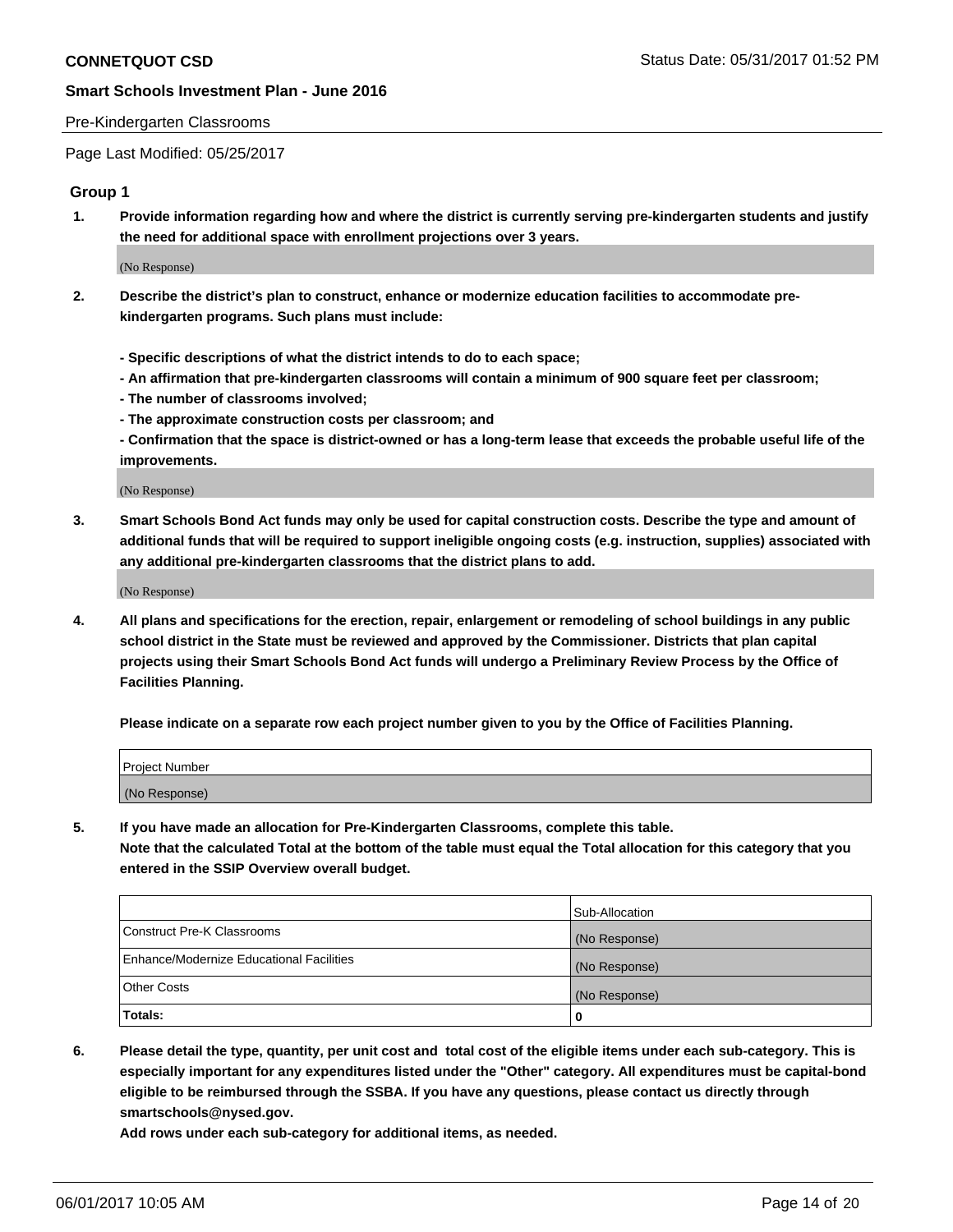# Pre-Kindergarten Classrooms

| Select the allowable expenditure | Item to be purchased | Quantity      | Cost per Item | <b>Total Cost</b> |
|----------------------------------|----------------------|---------------|---------------|-------------------|
| type.                            |                      |               |               |                   |
| Repeat to add another item under |                      |               |               |                   |
| each type.                       |                      |               |               |                   |
| (No Response)                    | (No Response)        | (No Response) | (No Response) | (No Response)     |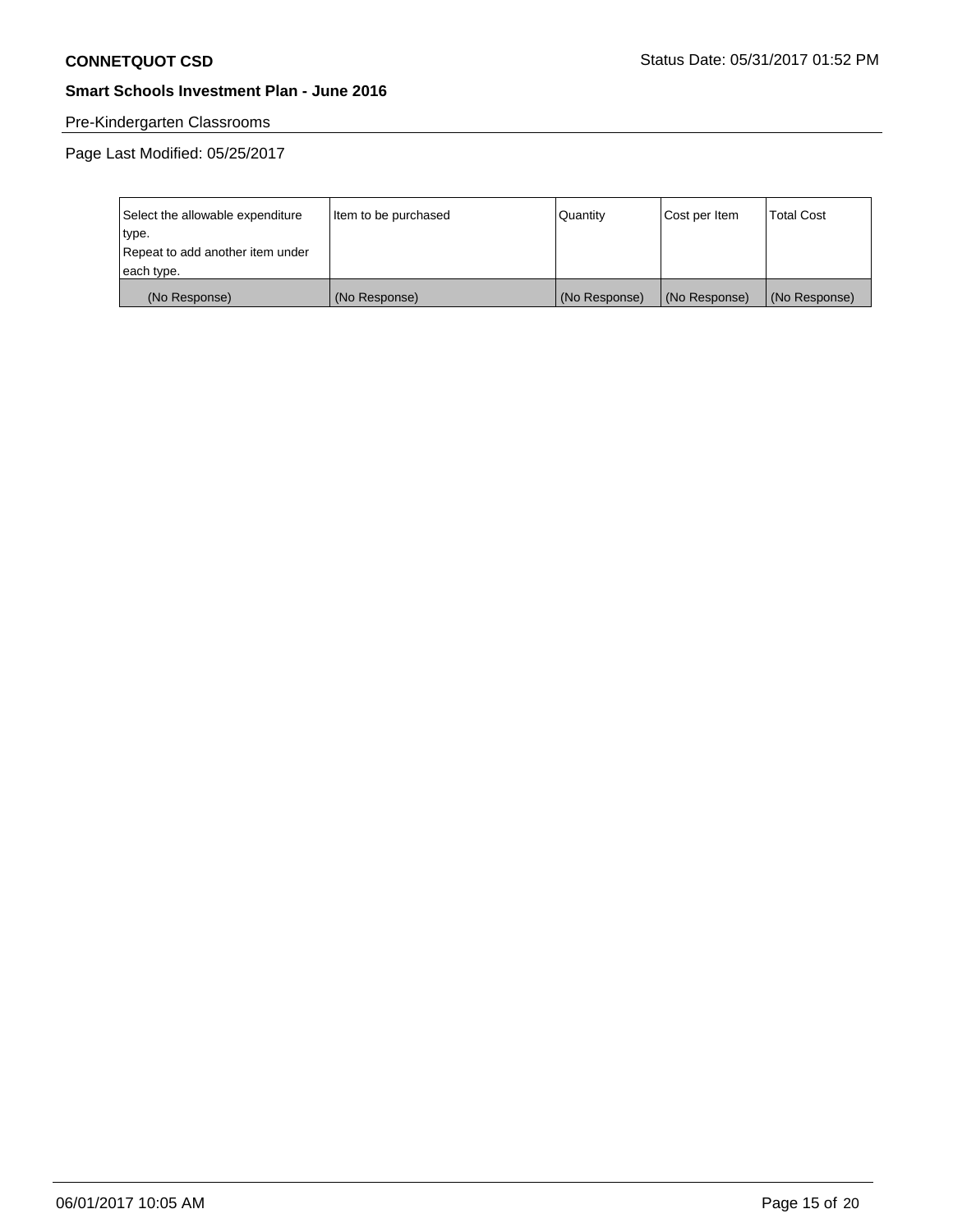#### Replace Transportable Classrooms

Page Last Modified: 05/25/2017

## **Group 1**

**1. Describe the district's plan to construct, enhance or modernize education facilities to provide high-quality instructional space by replacing transportable classrooms.**

(No Response)

**2. All plans and specifications for the erection, repair, enlargement or remodeling of school buildings in any public school district in the State must be reviewed and approved by the Commissioner. Districts that plan capital projects using their Smart Schools Bond Act funds will undergo a Preliminary Review Process by the Office of Facilities Planning.**

**Please indicate on a separate row each project number given to you by the Office of Facilities Planning.**

| Project Number |  |
|----------------|--|
| (No Response)  |  |

**3. For large projects that seek to blend Smart Schools Bond Act dollars with other funds, please note that Smart Schools Bond Act funds can be allocated on a pro rata basis depending on the number of new classrooms built that directly replace transportable classroom units.**

**If a district seeks to blend Smart Schools Bond Act dollars with other funds describe below what other funds are being used and what portion of the money will be Smart Schools Bond Act funds.**

(No Response)

**4. If you have made an allocation for Replace Transportable Classrooms, complete this table. Note that the calculated Total at the bottom of the table must equal the Total allocation for this category that you entered in the SSIP Overview overall budget.**

|                                                | Sub-Allocation |
|------------------------------------------------|----------------|
| Construct New Instructional Space              | (No Response)  |
| Enhance/Modernize Existing Instructional Space | (No Response)  |
| Other Costs                                    | (No Response)  |
| Totals:                                        | $\Omega$       |

**5. Please detail the type, quantity, per unit cost and total cost of the eligible items under each sub-category. This is especially important for any expenditures listed under the "Other" category. All expenditures must be capital-bond eligible to be reimbursed through the SSBA. If you have any questions, please contact us directly through smartschools@nysed.gov.**

| Select the allowable expenditure | Item to be purchased | Quantity      | Cost per Item | <b>Total Cost</b> |
|----------------------------------|----------------------|---------------|---------------|-------------------|
| type.                            |                      |               |               |                   |
| Repeat to add another item under |                      |               |               |                   |
| each type.                       |                      |               |               |                   |
| (No Response)                    | (No Response)        | (No Response) | (No Response) | (No Response)     |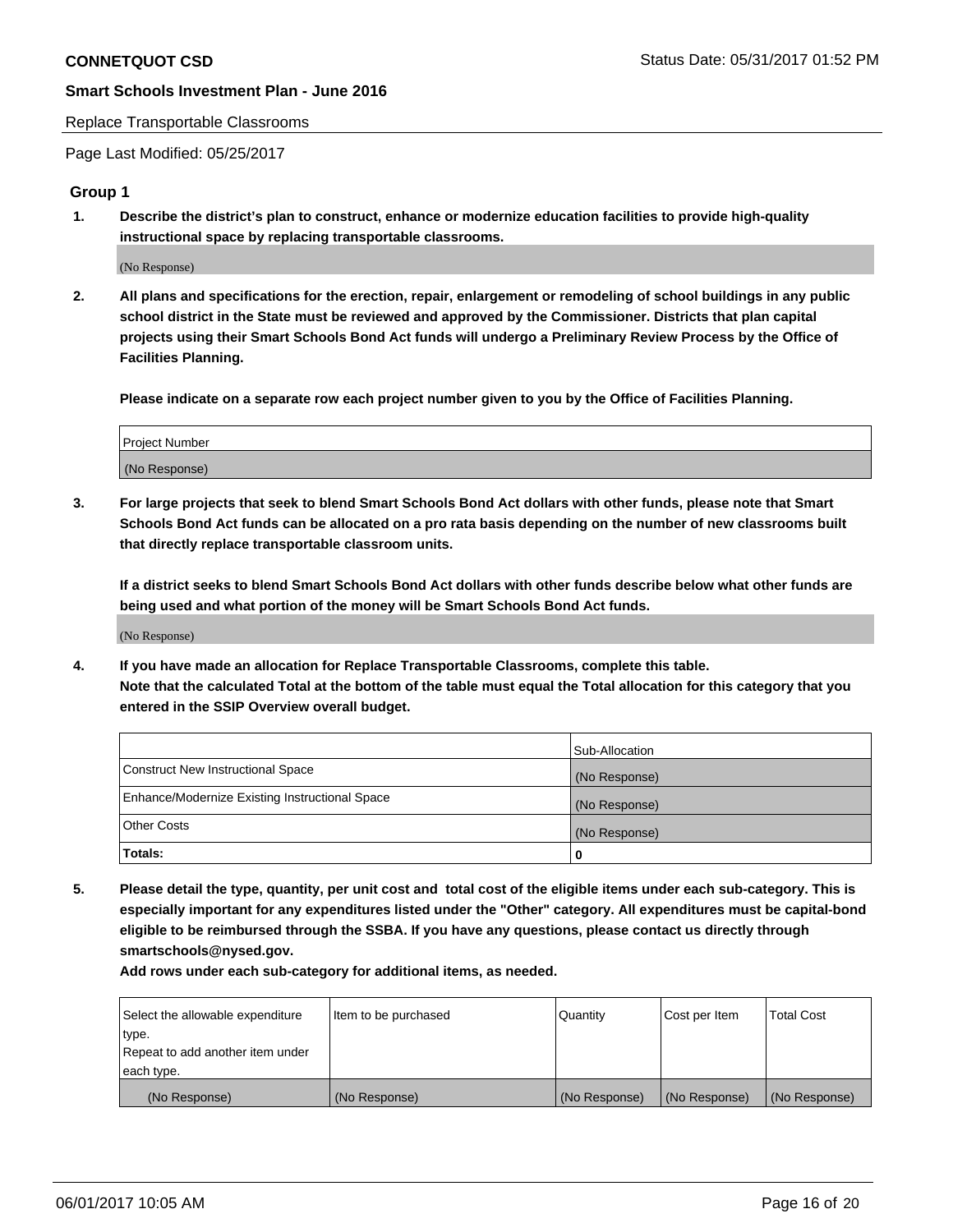#### High-Tech Security Features

Page Last Modified: 05/25/2017

# **Group 1**

**1. Describe how you intend to use Smart Schools Bond Act funds to install high-tech security features in school buildings and on school campuses.**

(No Response)

**2. All plans and specifications for the erection, repair, enlargement or remodeling of school buildings in any public school district in the State must be reviewed and approved by the Commissioner. Districts that plan capital projects using their Smart Schools Bond Act funds will undergo a Preliminary Review Process by the Office of Facilities Planning.** 

**Please indicate on a separate row each project number given to you by the Office of Facilities Planning.**

| Project Number |  |
|----------------|--|
|                |  |
| (No Response)  |  |

- **3. Was your project deemed eligible for streamlined Review?**
	- Yes  $\hfill \square$  No
- **4. Include the name and license number of the architect or engineer of record.**

| Name          | License Number |
|---------------|----------------|
| (No Response) | (No Response)  |

**5. If you have made an allocation for High-Tech Security Features, complete this table. Note that the calculated Total at the bottom of the table must equal the Total allocation for this category that you entered in the SSIP Overview overall budget.**

|                                                      | Sub-Allocation |
|------------------------------------------------------|----------------|
| Capital-Intensive Security Project (Standard Review) | (No Response)  |
| Electronic Security System                           | (No Response)  |
| <b>Entry Control System</b>                          | (No Response)  |
| Approved Door Hardening Project                      | (No Response)  |
| <b>Other Costs</b>                                   | (No Response)  |
| Totals:                                              | 0              |

**6. Please detail the type, quantity, per unit cost and total cost of the eligible items under each sub-category. This is especially important for any expenditures listed under the "Other" category. All expenditures must be capital-bond eligible to be reimbursed through the SSBA. If you have any questions, please contact us directly through smartschools@nysed.gov.**

| (No Response)                    | (No Response)        | (No Response) | (No Response) | (No Response)     |
|----------------------------------|----------------------|---------------|---------------|-------------------|
| each type.                       |                      |               |               |                   |
| Repeat to add another item under |                      |               |               |                   |
| type.                            |                      |               |               |                   |
| Select the allowable expenditure | Item to be purchased | Quantity      | Cost per Item | <b>Total Cost</b> |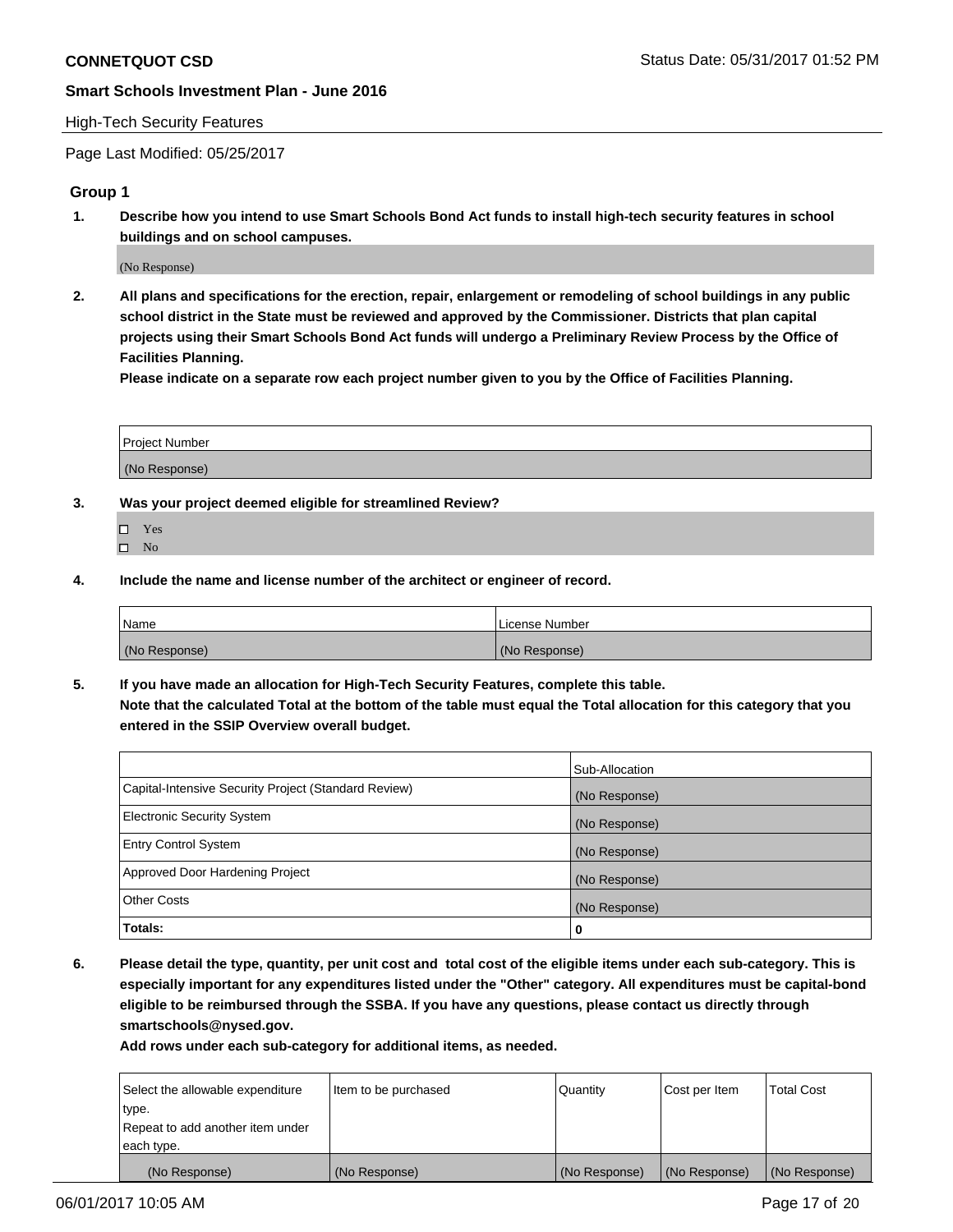# High-Tech Security Features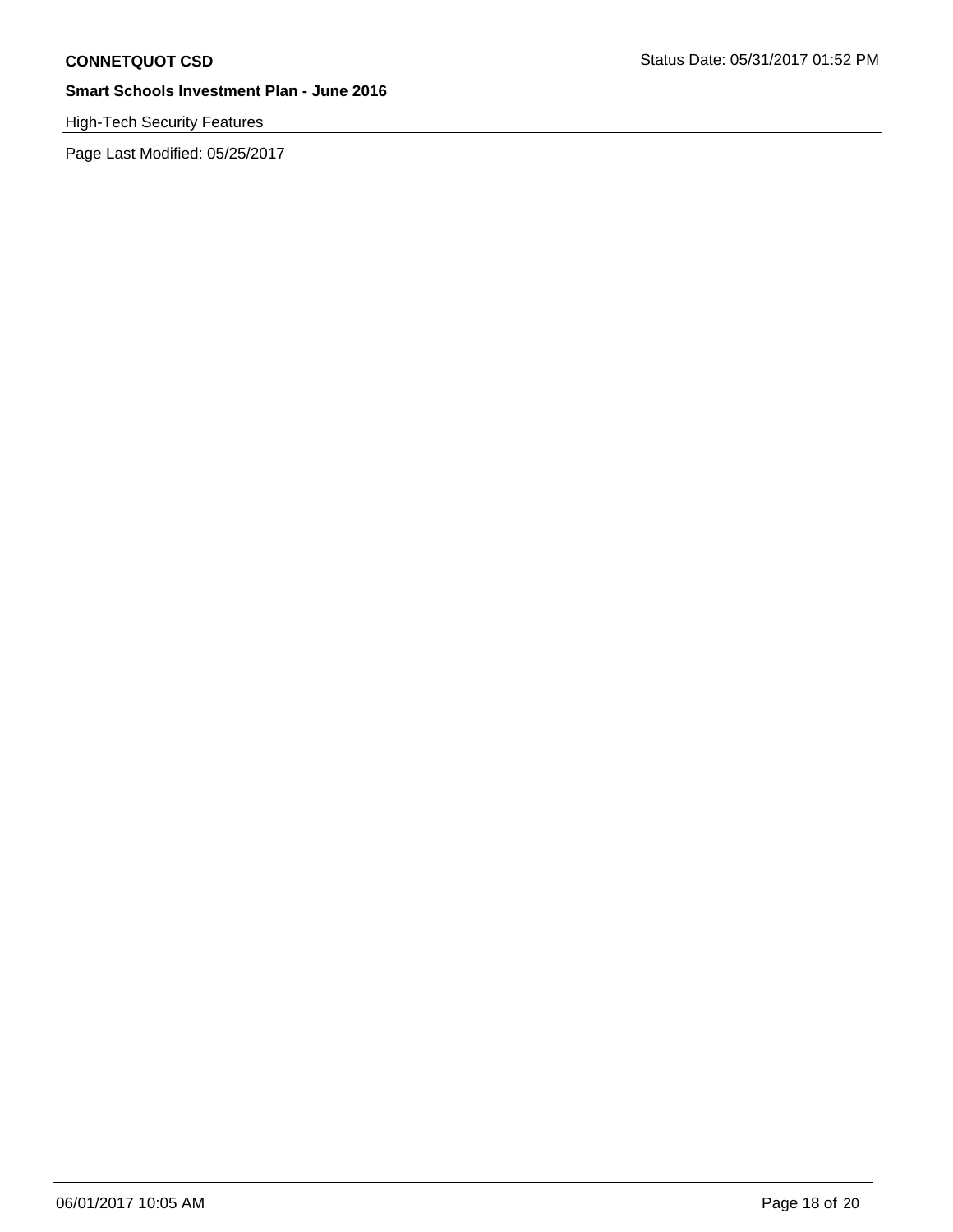Report